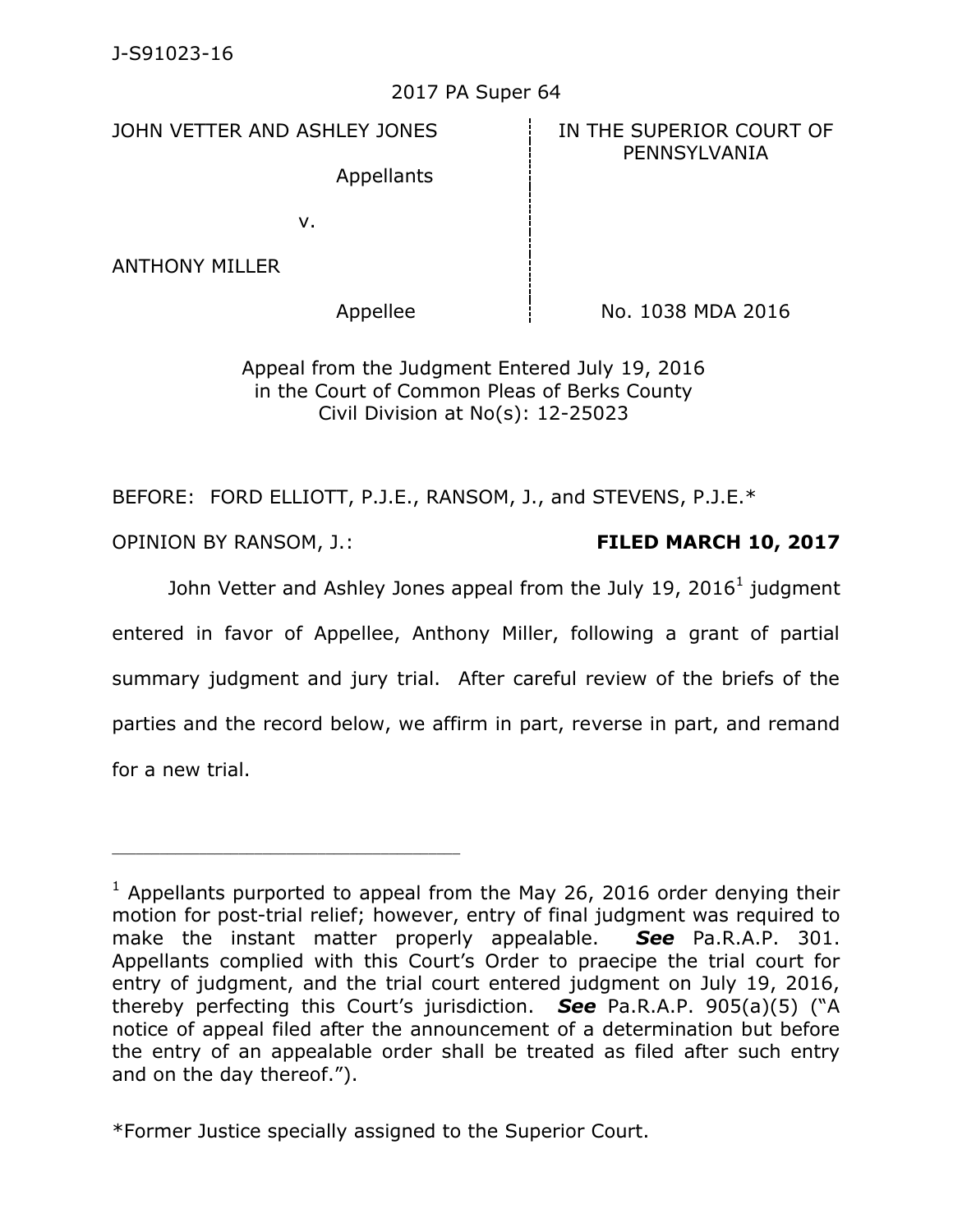In light of our disposition, we adopt the following statement of relevant facts and procedure, garnered from the trial court's opinion, which in turn is supported by the record. *See* Trial Court Opinion, 8/5/2016 at 1-6. In September 2011, Appellants attended a wedding reception at which they consumed alcoholic beverages. Appellants left the reception at approximately 7:30 p.m., and Appellant Vetter was chosen to drive. Appellant Vetter has no recollection of the events of the evening after leaving the wedding reception. However, on their way home, the couple picked up their 14-month-old son.

At approximately 9:00 p.m., Appellants were driving on State Road 422. Appellant Jones testified that Appellee began tailgating Appellants, purposely driving so close behind that his headlights could not be seen in their car mirrors. Appellant Jones testified that Appellant Vetter was uncharacteristically mad, yelling for Appellee to back off, and tapping his brakes several times to "brake check" Appellee. In contrast, Appellee, denied tailgating and suggested that Appellant Vetter repeatedly and recklessly applied his brakes.

It was undisputed at trial that as the parties approached and stopped at a red light at the intersection of State Road 422 and Krick Lane, Appellant Vetter exited his car and approached Appellee, who remained in his vehicle with his driver's side window down. Appellee would later suggest in a statement to police that Appellant Vetter "did not look right and something

- 2 -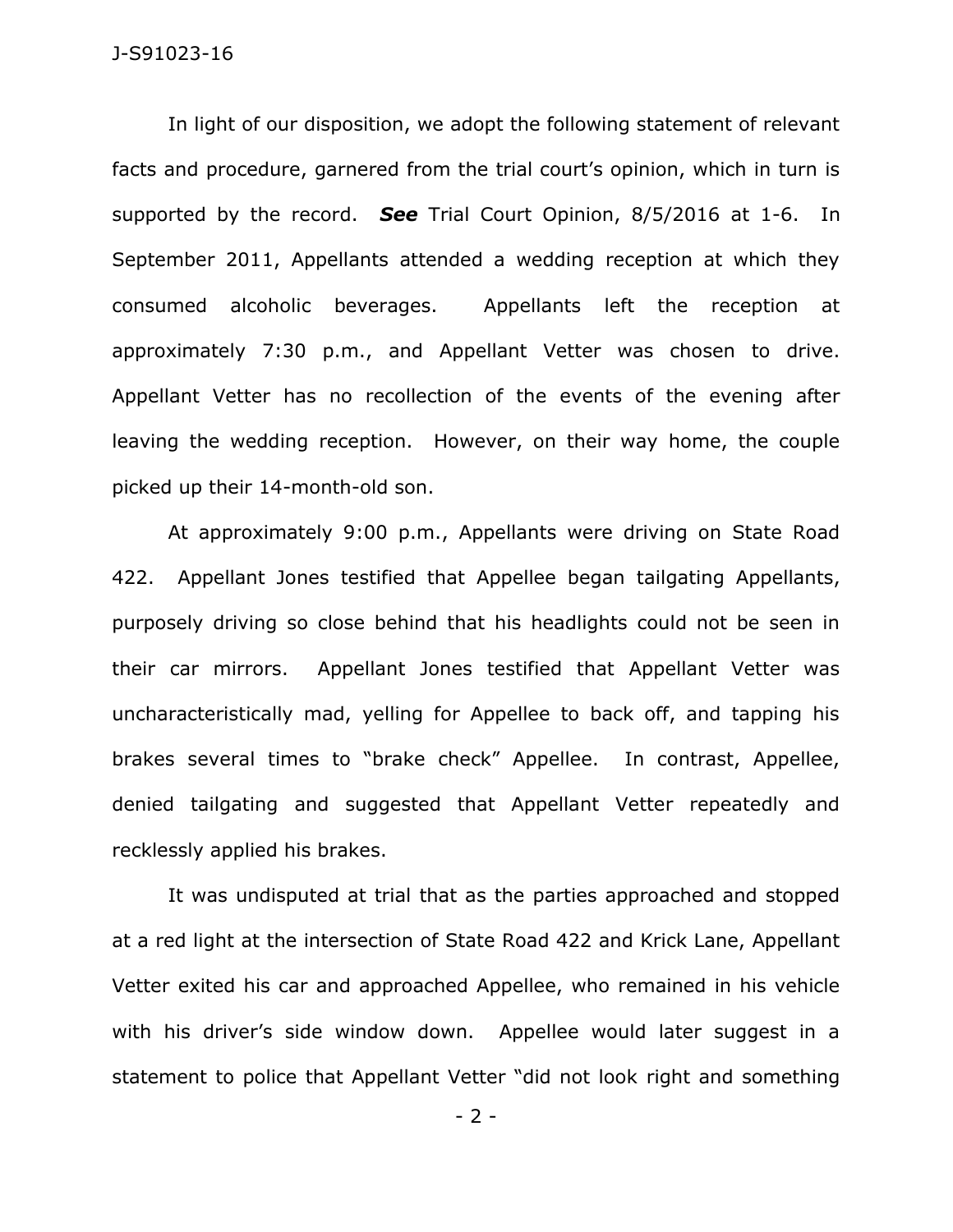was wrong with him." Miller Deposition, 10/20/2014, at 114-115. Appellee attempted to flee the scene in his car. However, as he did so, Appellant Vetter was knocked down by Appellee's vehicle and was dragged approximately 100 feet.

Five emergency medical technicians (EMTs) responded to the scene. Each noted the smell of alcohol coming from Appellant Vetter. Four of these responders further noted that Appellant Vetter was combative.

Upon review of information received at the scene, the responding police officer cited Appellant Vetter with driving under the influence (DUI), driving with a suspended license ("DWS"), and harassment.<sup>2</sup> The harassment charge was subsequently dismissed in connection with Appellant Vetter's negotiated guilty pleas to DUI (driving with a Blood Alcohol Level ("BAC") of .08 to .10) and DWS. Appellant Vetter testified on direct examination that his BAC was .09. Notes of Testimony (N.T.), 12/14- 16/2015, at 251.

<sup>&</sup>lt;sup>2</sup> Appellant was convicted under 75 Pa.C.S. § 3802(a)(2) (graded as a misdemeanor pursuant to 75 Pa.C.S.  $\S$  3803(a)(1) and 75 Pa.C.S.  $\S$  1543(a) (graded as a summary offense). Appellant's charge of harassment under 18 Pa.C.S. § 2709(a) (graded as a summary offense pursuant to 18 Pa.C.S. § 2709(c)(1)) was nolle prossed. Plaintiffs' Motion in Limine to Preclude Defendant from Introducing Testimony or Evidence of Arrests, 11/27/2015, at 5, paragraphs 21-22.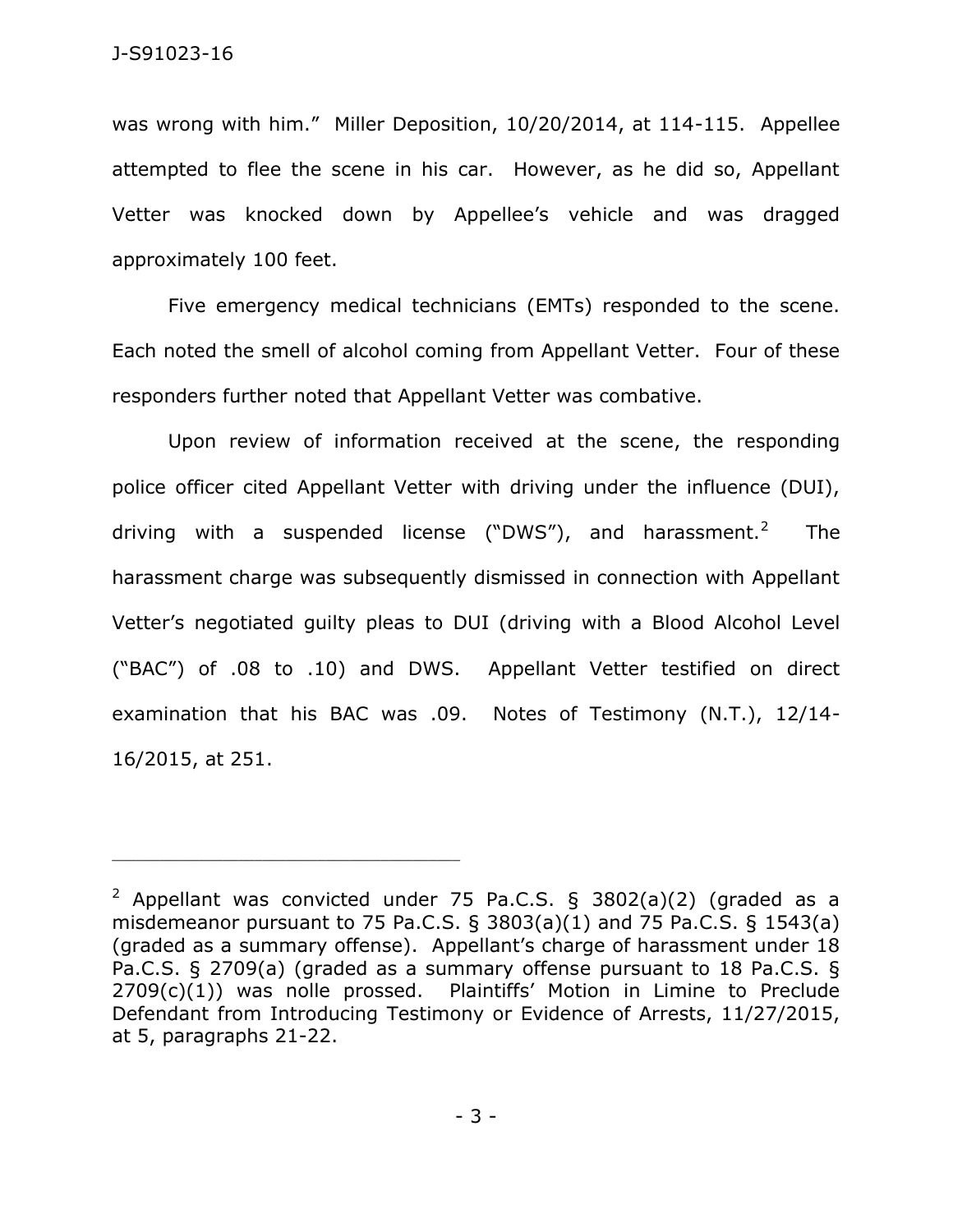In November 2012, Appellants filed a complaint against Appellee for damages arising out of the incident described above. Appellants alleged that their injuries were a result of Appellee's negligence, recklessness, and negligent infliction of emotional distress.

At issue in this appeal are two pretrial motions. In October 2015, Appellee filed a motion for partial summary judgment, seeking dismissal of Appellant Jones' claim of negligent infliction of emotional distress.<sup>3</sup> In November 2015, Appellants filed a motion in limine, in which Appellants sought to preclude evidence of Appellant Vetter's intoxication, his guilty plea to the criminal charges of DUI and DWS, as well as the dismissed charge of harassment.

In December 2015, the trial court granted Appellee's pretrial motion for summary judgment, concluding that Appellant Jones could not establish that she suffered serious bodily injuries. The lower court also denied Appellants' motion in limine, thus permitting Appellee to introduce evidence of Appellant Vetter's intoxication, as well as all criminal charges arising from the incident. Evidence of Appellant's criminal charges was thereafter presented to the jury.

 $3$  Appellee did not file a motion for summary judgment for any claims raised by Appellant Vetter.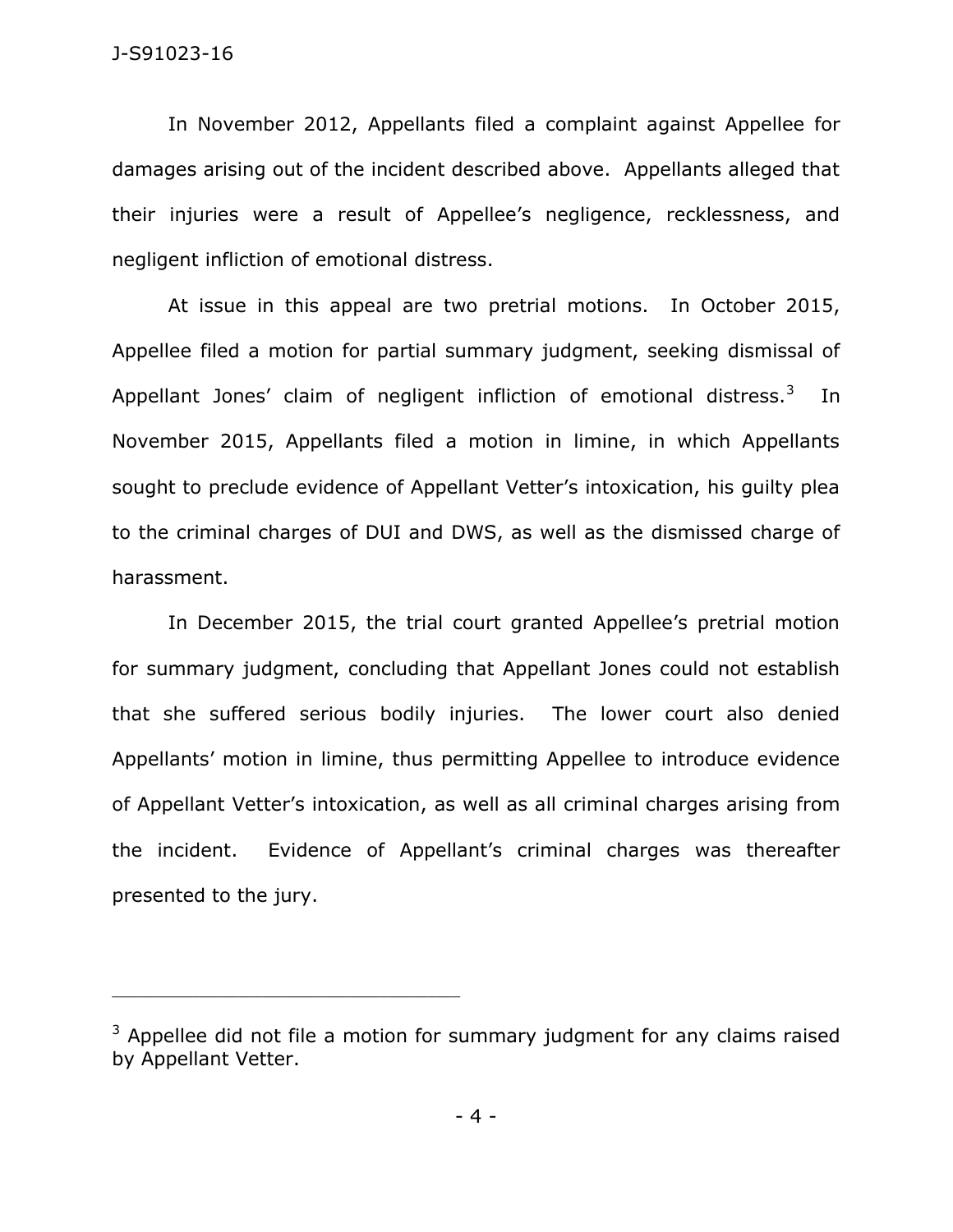Following trial in December 2015, the jury returned a verdict assigning 74% of the causal negligence to Appellant Vetter and 26% to Appellee. The jury was instructed and aware that if more than 50% of the causal negligence was assigned to Appellant Vetter, that neither Appellant Vetter nor Appellant Jones would recover damages. Accordingly, the jury awarded no damages to Appellants.

Appellants timely filed a motion for post-trial relief. According to Appellants, they were entitled to a new trial on three grounds, asserting the court erred in (1) granting Appellee's motion for partial summary judgment, (2) permitting the introduction of evidence of criminal charges arising out of the incident, and (3) permitting the introduction of evidence of Appellant Vetter's alleged intoxication. Appellee responded to the motion. Following a hearing, the lower court denied Appellants' motion. Appellants timely filed the instant appeal and filed a court-ordered Pa.R.A.P. 1925(b) statement.

Appellants present the following issues for our review:

1. Whether the trial court erred and/or abused its discretion in denying [Appellants'] Motion for Post[-]Trial Relief.

2. Whether the trial court erred and/or abused its discretion in permitting [Appellee] Miller to introduce irrelevant and unfairly prejudicial evidence of [Appellant] Vetter's arrest, without conviction, for harassment and [Appellant] Vetter's prior driving history.

3. Whether the trial court erred and/or abused its discretion in permitting [Appellee] to introduce irrelevant and unfairly prejudicial evidence of [Appellant] Vetter's alleged intoxication as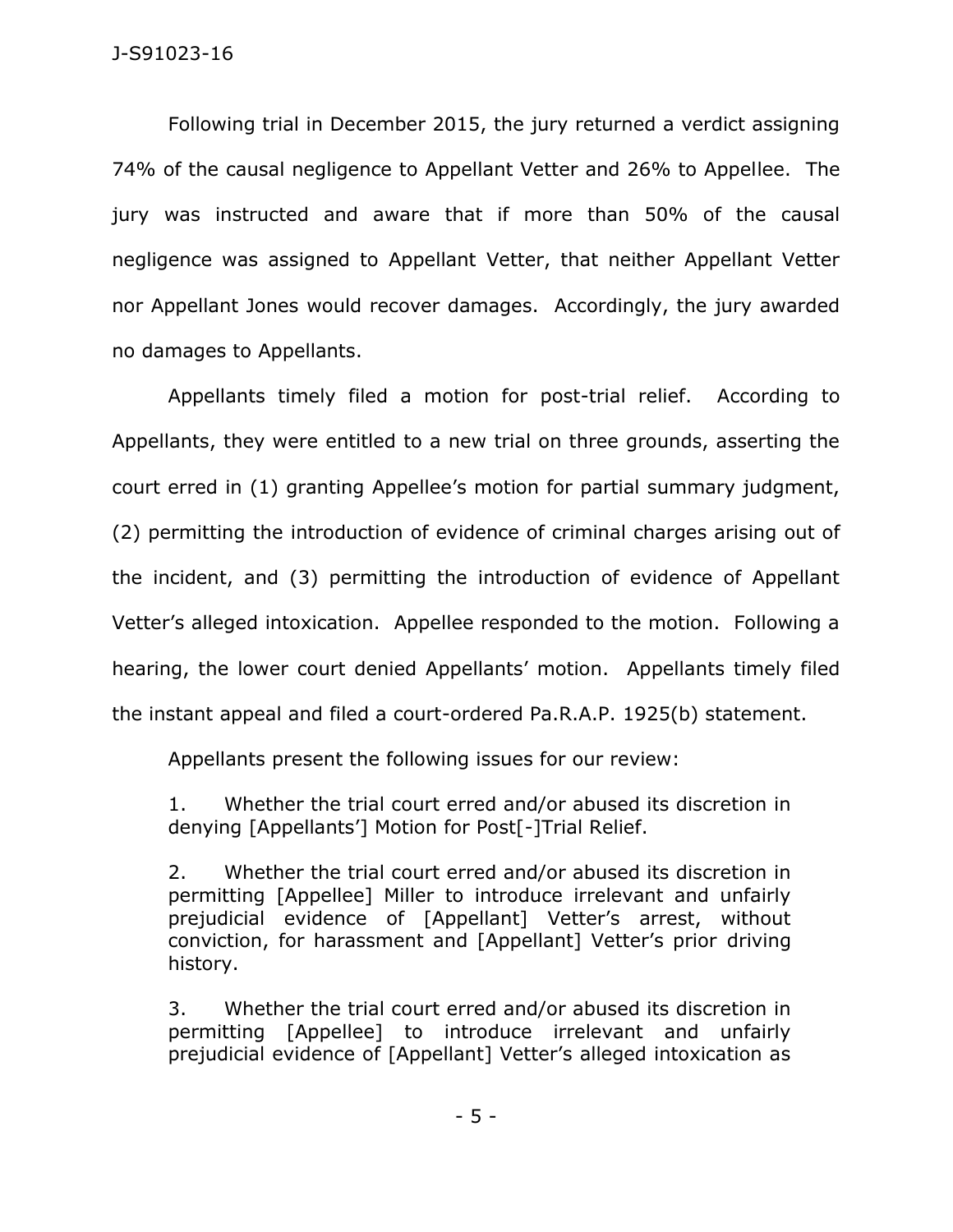contributing to the cause of the incident without expert testimony.

4. Whether the trial court erred and/or abused its discretion in preventing [Appellant] Jones from pursuing damages for her noneconomic harms.

Appellant's Brief at 4-5.

In their first claim on appeal, Appellants challenge the court's denial of their motion for post-trial relief and renew the same claims raised therein. *See* Plaintiffs' Motion for Post-Trial Relief, 12/28/2015; Plaintiffs' Concise Statement of Matters Complained of on Appeal, 7/15/2016. Therefore, we will address Appellants' claims through an examination of whether the lower court's denial of their request for post-trial relief was proper. For ease of analysis, we will address Appellants' challenge to the lower court's summary judgment ruling and then address Appellants' evidentiary claims. Based on the following analysis of the court's evidentiary rulings, *infra*, we conclude that Appellants are entitled to a new trial.

After trial and upon the written motion for post–trial relief filed by any party, a trial court may order a new trial as to all or any of the issues. Pa.R.C.P. 227.1(a). When considering a challenge to the trial court's ruling denying a motion for a new trial, we are guided by the following standard of review.

We will reverse a trial court's decision to deny a motion for a new trial only if the trial court abused its discretion. We must review the court's alleged mistake and determine whether the court erred and, if so, whether the error resulted in prejudice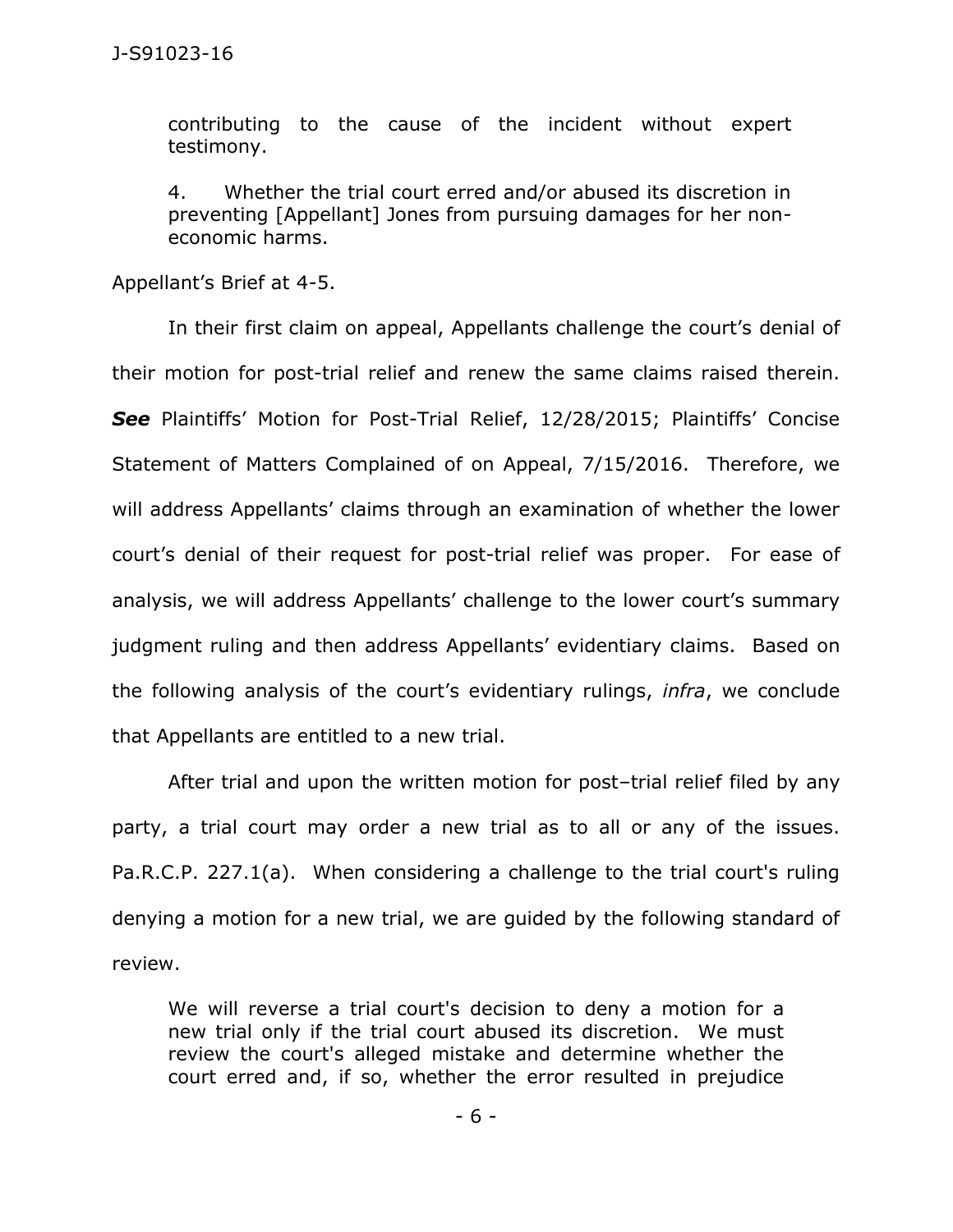necessitating a new trial. If the alleged mistake concerned an error of law, we will scrutinize for legal error. Once we determine whether an error occurred, we must then determine whether the trial court abused its discretion in ruling on the request for a new trial. An abuse of discretion exists when the trial court has rendered a judgment that is manifestly unreasonable, arbitrary, or capricious, has failed to apply the law, or was motivated by partiality, prejudice, bias, or ill will.

*Underwood ex rel. Underwood v. Wind*, 954 A.2d 1199, 1206 (Pa. Super. 2008) (citing *Gbur v. Golio*, 932 A.2d 203, 206–207 (Pa. Super. 2007)).

Appellants assert that the trial court abused its discretion by precluding Appellant Jones from pursuing damages related to her claim of negligent infliction of emotional distress when it granted Appellee's motion for summary judgment. Appellants' Brief at 17, 33-36. Specifically, Appellants claim that Appellant Jones' inability to sleep impaired an important body function, and as such, the jury should have been allowed to determine if this impairment rose to the level of serious injury. *Id*.

A motion for post-trial relief may not be filed to orders disposing of motions for summary judgment. Therefore, the trial court properly denied Appellants' post-trial motion on this ground. Pa.R.C.P. No. 227.1, Note; *see* 

*U.S. Nat'l Bank in Johnstown v. Johnson*, 487 A.2d 809 (Pa. 1985).

Nevertheless, the lower court's decision to grant partial summary judgment is independently appealable upon entry of final judgment. Pa.R.A.P. 341; *Betz v. Pneumo Abex LLC*, 44 A.3d 27, 54 (Pa. 2012). We

- 7 -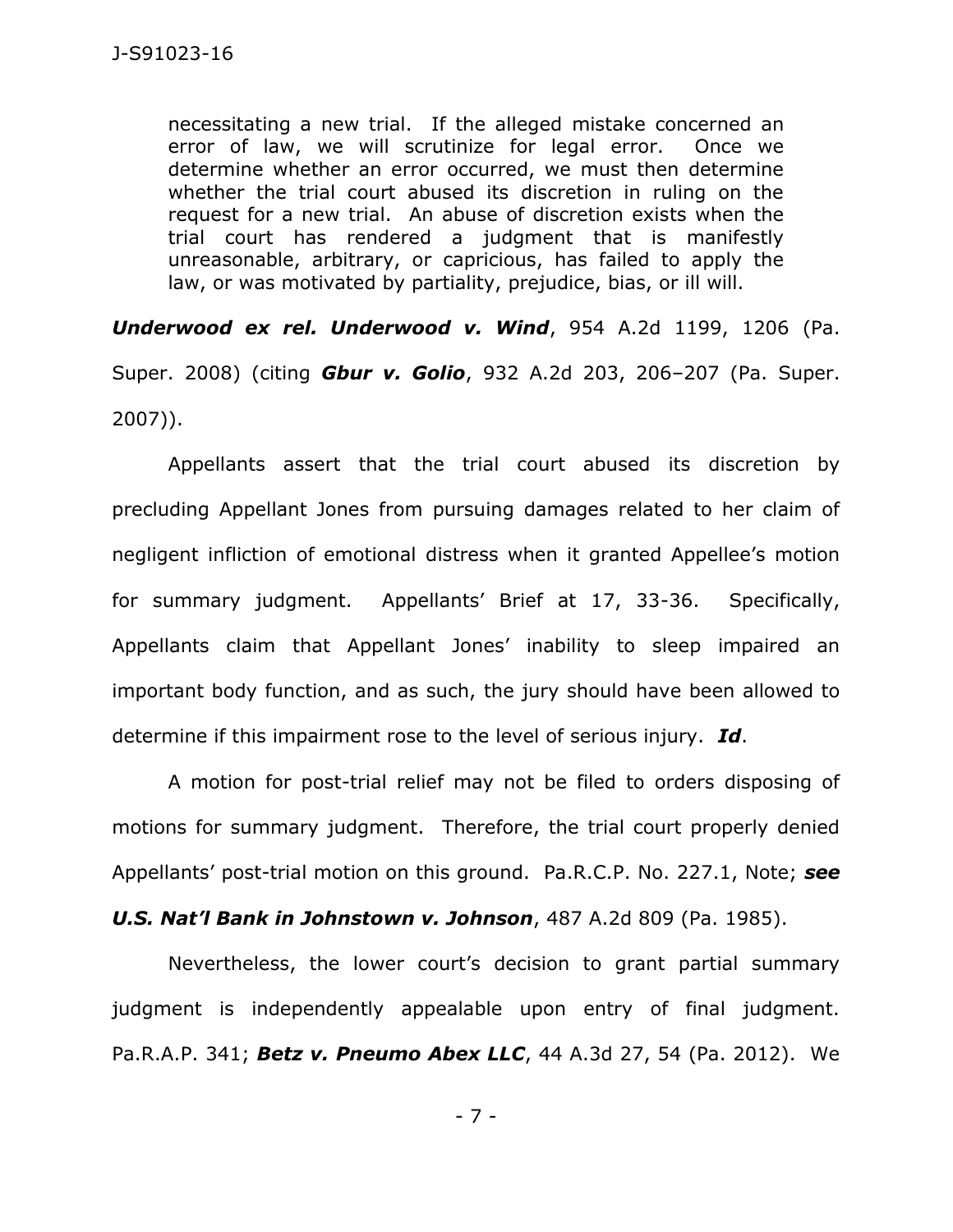review an order granting summary judgment for an abuse of discretion or error of law. *Indalex, Inc. v. Nat'l Union Fire Ins. Co. of Pittsburgh, PA*, 83 A.3d 418, 420 (Pa. Super. 2013). Our standard of review is plenary, and we view the record in the light most favorable to the nonmoving party. Id. A party bearing the burden of proof at trial is entitled to summary judgment "whenever there is no genuine issue of any material fact as to a necessary element of the cause of action or defense which could be established by additional discovery or expert report<sup>[.]"</sup> Pa.R.C.P. 1035.2(1). In response to a summary judgment motion, the nonmoving party cannot rest upon the pleadings, but rather must set forth specific facts demonstrating a genuine issue of material fact. Pa.R.C.P. 1035.3.

In Pennsylvania, when selecting automobile insurance, drivers have the option of choosing limited-tort coverage or full-tort coverage. 75 Pa.C.S. § 1705. "A limited-tort plaintiff … can recover all medical and out-of-pocket expenses; however, such a plaintiff cannot recover for pain and suffering or other non-economic damages unless the plaintiff's injuries fall within the definition of 'serious injury.'" *Varner–Mort v. Kapfhammer*, 109 A.3d 244, 248 (Pa. Super. 2015) (citing 75 Pa.C.S. § 1705(a)(1)(A)). The term "serious injury" is defined as "a personal injury resulting in death, serious impairment of body function or permanent serious disfigurement." 75 Pa.C.S. § 1702.

- 8 -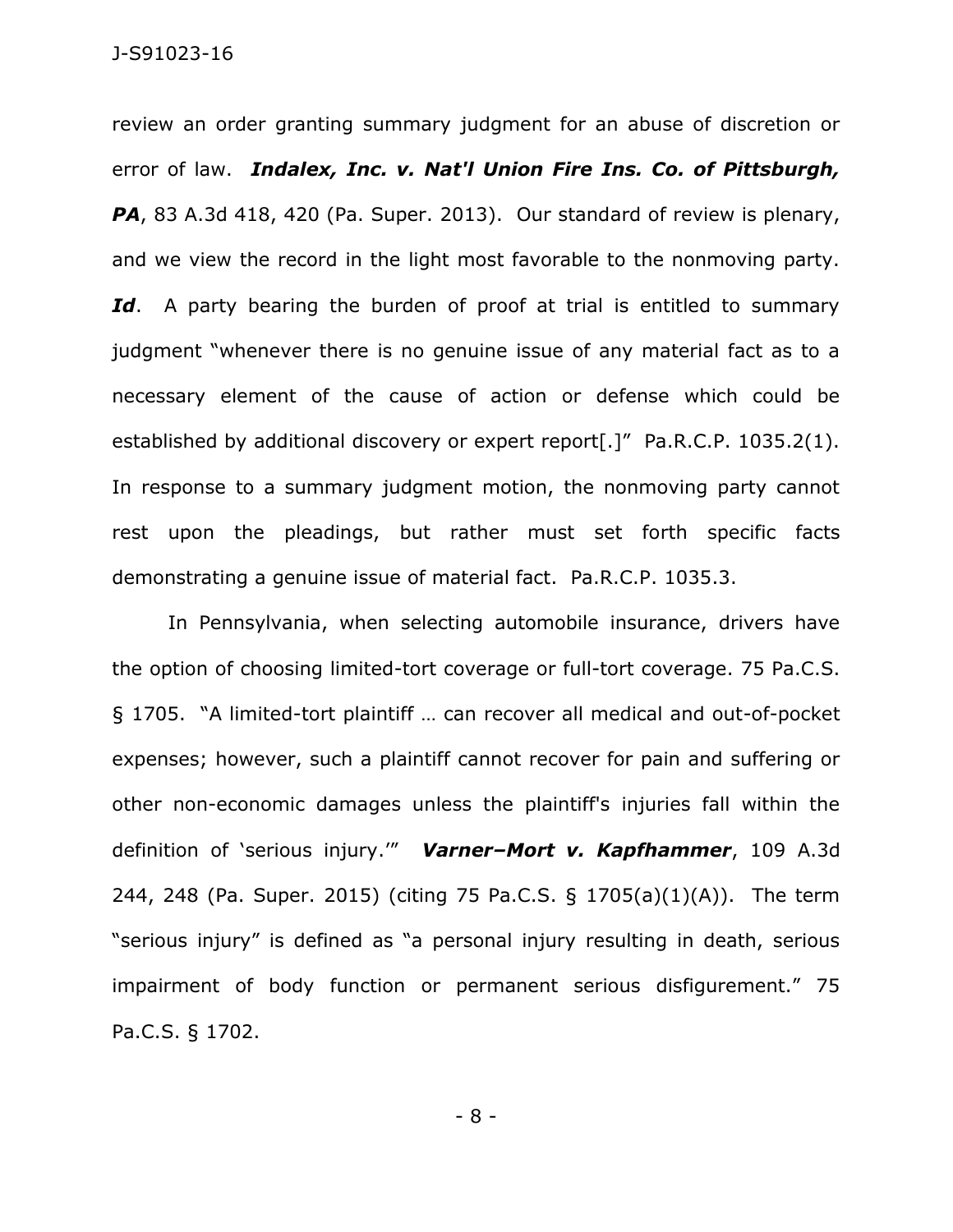Our Supreme Court has held that in determining whether a motorist has suffered a serious injury, "the threshold determination was not to be made routinely by a trial court judge ... but rather was to be left to a jury unless reasonable minds could not differ on the issue of whether a serious injury had been sustained." *Washington v. Baxter*, 719 A.2d 733, 740 (Pa. 1998). In conducting this inquiry, "several factors must be considered to determine if the claimed injury is 'serious': '[1.] the extent of the impairment, [2.] the length of time the impairment lasted, [3.] the treatment required to correct the impairment, and [4.] any other relevant factors." *Graham v. Campo*, 990 A.2d 9, 16 (Pa. Super. 2010), *appeal denied*, 16 A.3d 504 (Pa. 2011). Our Supreme Court has cautioned that "the focus of these inquiries is not on the injuries themselves, but on how the injuries affected a particular body function." *Washington*, *supra*. We remain cognizant of the principle that "[a]n impairment need not be permanent to be serious" under section 1705(d). *Robinson v. Upole*, 750 A.2d 339, 342 (Pa. Super. 2000) (citation omitted).

*Cadena v. Latch*, 78 A.3d 636, 640 (Pa. Super. 2013). Further, evidence of how a particular injury affects a specific plaintiff, including how that injury negatively impacted the person's ability to perform his or her chosen profession, is relevant in determining whether a plaintiff has suffered a serious impairment of a body function. *Long v. Mejia*, 896 A.2d 596, 600 (Pa. Super. 2006).

It is undisputed that Appellant Jones selected limited-tort coverage under 75 Pa.C.S. § 1705. Motion for Summary Judgment Defendant Anthony Miller, Exhibit E. Thus, Appellant was required to establish serious injury. Viewed in the light most favorable to Appellant Jones, reasonable minds could not differ on the issue of whether she had sustained a serious injury, as her injury was conclusively not serious.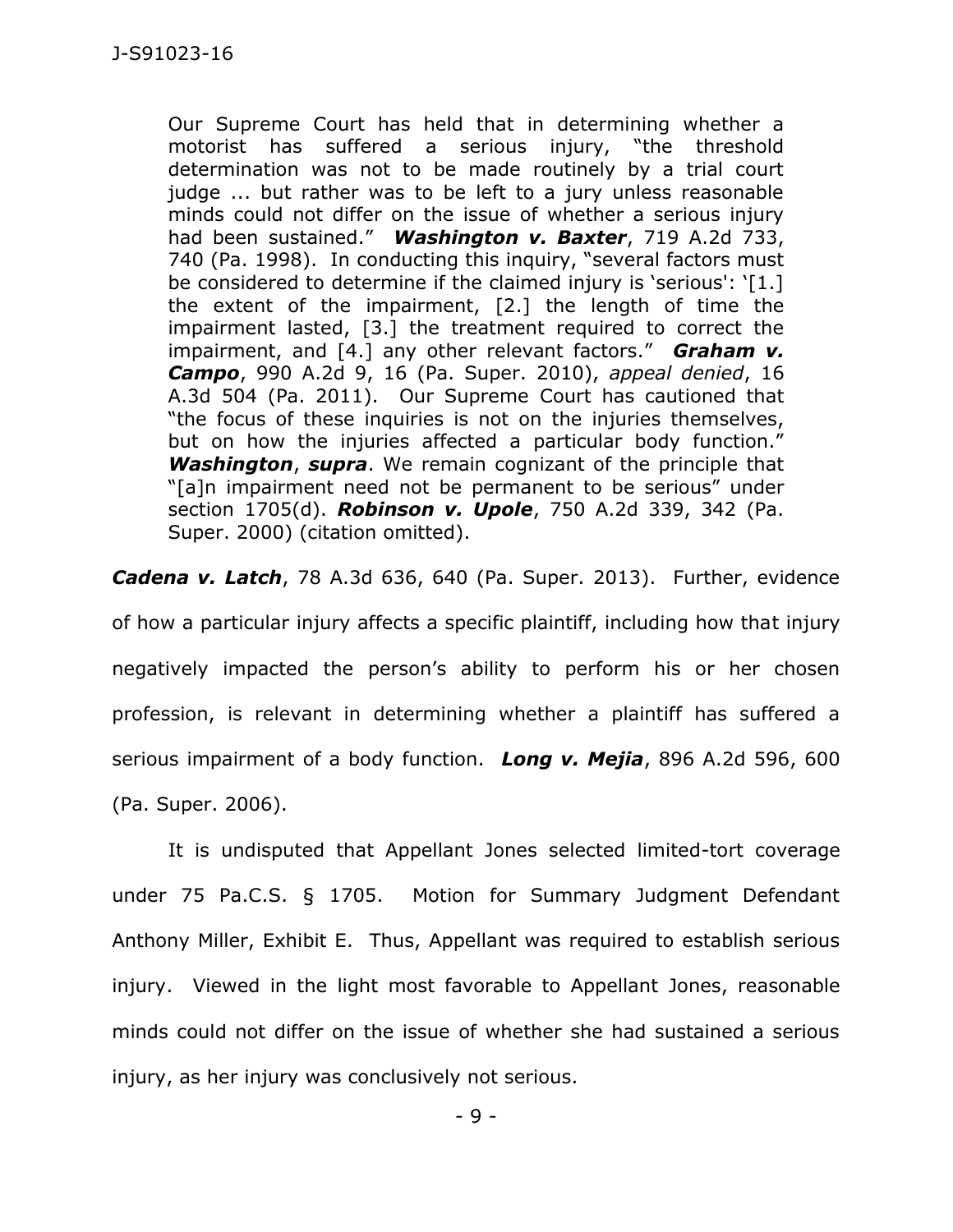Appellant Jones testified at her deposition that she suffered from sleep deprivation following the incident. Jones Deposition, 1/6/2015, at 17. She received counselling and was prescribed antidepressants until the beginning of  $2013.<sup>4</sup>$  *Id*. at 9-10. In preparation for litigation, two medical professionals conducted a psychiatric evaluation of Appellant Jones and both concluded that she exhibited symptoms of Post-Traumatic Stress Disorder (PTSD). *See* Plaintiff's Response in Opposition to the Motion for Summary Judgment of Defendant Anthony Miller, 11/12/2015, Exhibits B and C.

However, Appellant Jones presented no evidence that her injury (here sleep deprivation and symptoms of PTSD) caused her serious impairment of a body function, as she was able to perform her chosen profession and manage a myriad of other activities. *See Long*, 896 A.2d at 599-600 (recognizing evidence of how a particular injury affects a specific plaintiff is relevant in determining whether a plaintiff has suffered a serious impairment of a body function).

At the time of the deposition in 2015, Appellant Jones was employed full-time at her job for five years. Jones Deposition, 1/6/2015, at 4-5. Further, Appellant Jones was actively in pursuit of a nursing degree and

<sup>4</sup> Appellant Jones' use of antidepressants preceded the incident. *Id*. at 12- 15.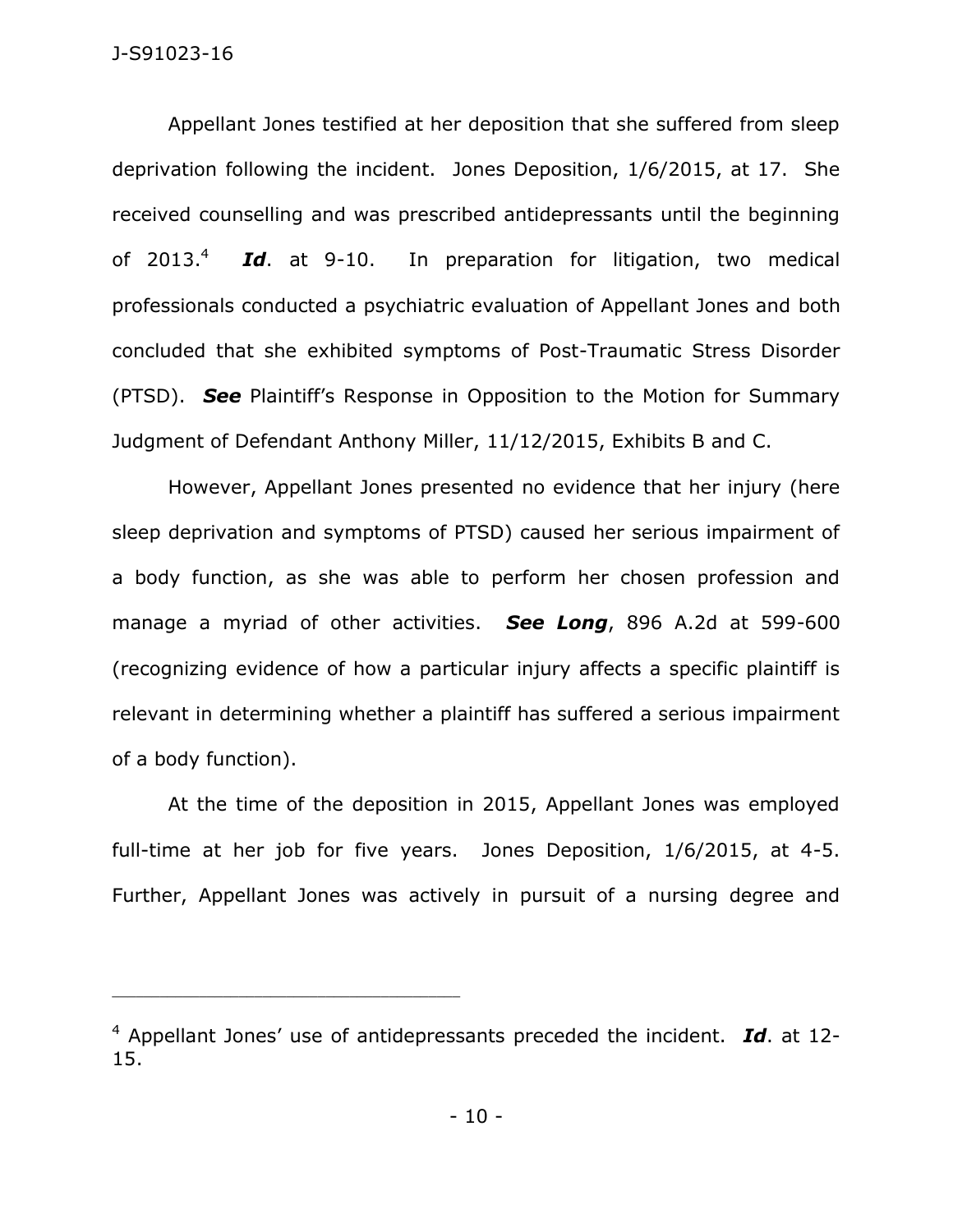helping to care for her son, who was approximately four and one-half years

old. *Id*. at 4-6.

The trial court considered the factors outlined in *Graham* and observed:

[Appellant Jones] testified that she cared for her baby, [Appellant] Vetter, and their new house while maintaining fulltime employment and attending school ... There was no credible evidence to support the contention that [Appellant] Jones' alleged sleep deprivation negatively impacted or restricted her daily activities."

Trial Court Opinion, 8/5/2016, at 10. We agree. Accordingly, we discern no

error or abuse of discretion in the lower court's conclusion to grant summary

judgment on this matter.

We next review the lower court's evidentiary rulings.

Questions regarding the admissibility or exclusion of evidence are [] subject to the abuse of discretion standard of review. Pennsylvania trial judges enjoy broad discretion regarding the admissibility of potentially misleading and confusing evidence. Relevance is a threshold consideration in determining the admissibility of evidence. A trial court may, however, properly exclude evidence if its probative value is substantially outweighed by the danger of unfair prejudice. Generally[,] for the purposes of this evidentiary rule, "prejudice" means an undue tendency to suggest a decision on an improper basis. The erroneous admission of harmful or prejudicial evidence constitutes reversible error.

*Rohe v. Vinson*, --- A.3d ---,\*11-12 (Pa. Super. 2016) (citing *Whyte v.* 

*Robinson*, 617 A.2d 380, 382–83 (Pa. Super. 1992) (internal citations omitted)).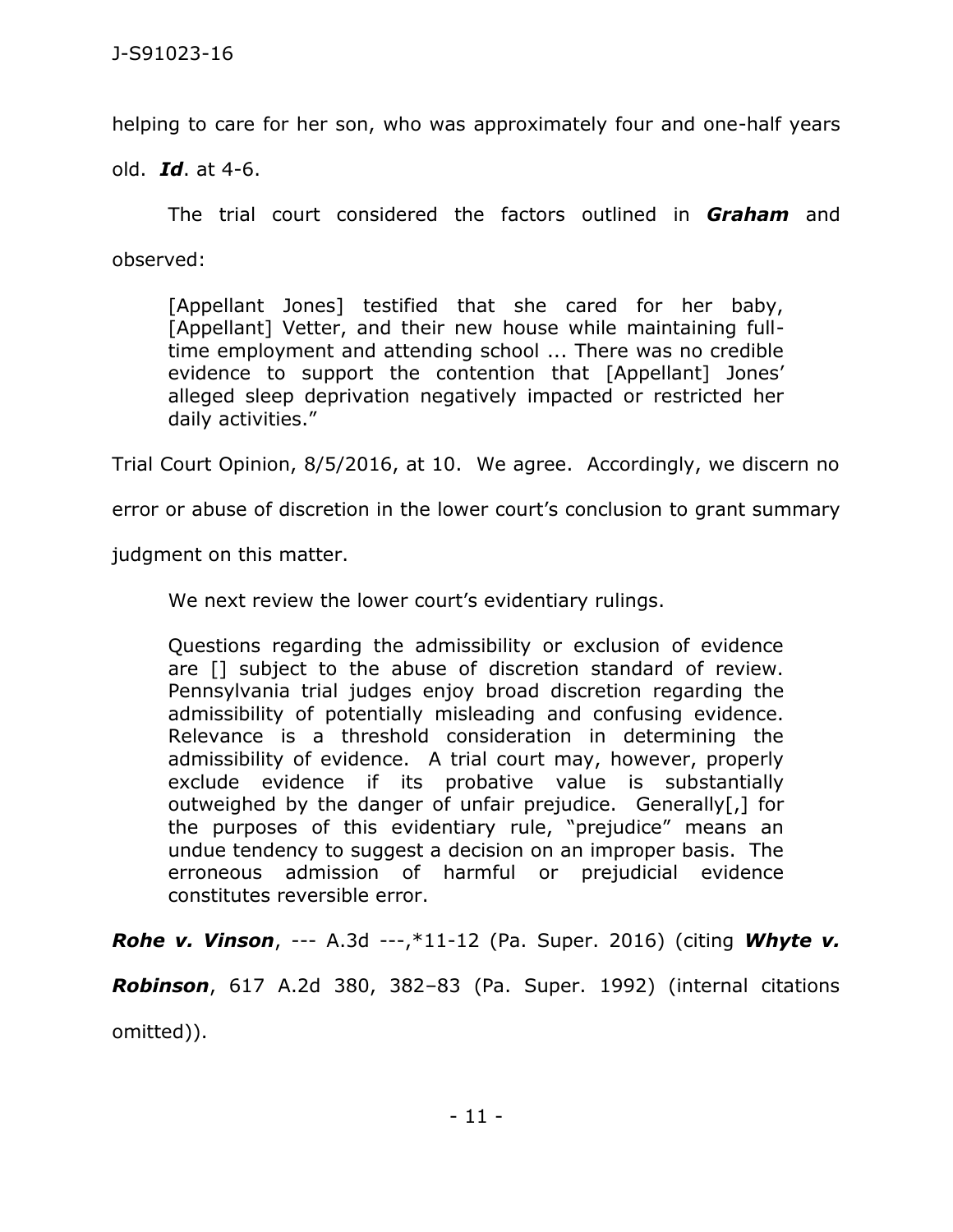Appellants assert the lower court erred in admitting evidence of Appellant Vetter's criminal charges. Here, Appellant Vetter pleaded guilty to driving under the influence, a misdemeanor; pleaded guilty to driving with a suspended license (DWS), a summary violation; and the charge of harassment was nolle prossed. Appellants suggest this evidence was irrelevant, unfairly prejudicial, and warrants a new trial. Appellants' Brief at 20-26.

Evidence of criminal charges may be admissible in a subsequent civil case. In *Cromley v. Gardner*, 385 A.2d 433 (Pa. Super. 1978), we examined the decision of *Hurtt v. Stirone*, 206 A.2d 624 (Pa. 1965), where the Supreme Court of Pennsylvania concluded:

"In so deciding [that judgments in criminal cases may be admissible to establish the facts in a subsequent civil case arising from the same incident], we recognize a valid existing distinction in cases involving the record of conviction of relatively minor matters such as traffic violations, lesser misdemeanors, and matters of like import. Especially in traffic violations, expediency and convenience, rather than guilt, often control the defendant's 'trial technique'" …

*Cromley v. Gardner*, 385 A.2d at 435 (citing *Hurtt*, 206 A.2d at 627.). We observed in *Cromley* that the *Hurtt* decision "has been construed as mandating that a motor vehicle code conviction not be admitted in a civil case arising from the same incident;" however, we extended the reasoning of *Hurtt* by concluding that all motor vehicle code violations are not of equal gravity based on the penalty's potential risk to liberty and property: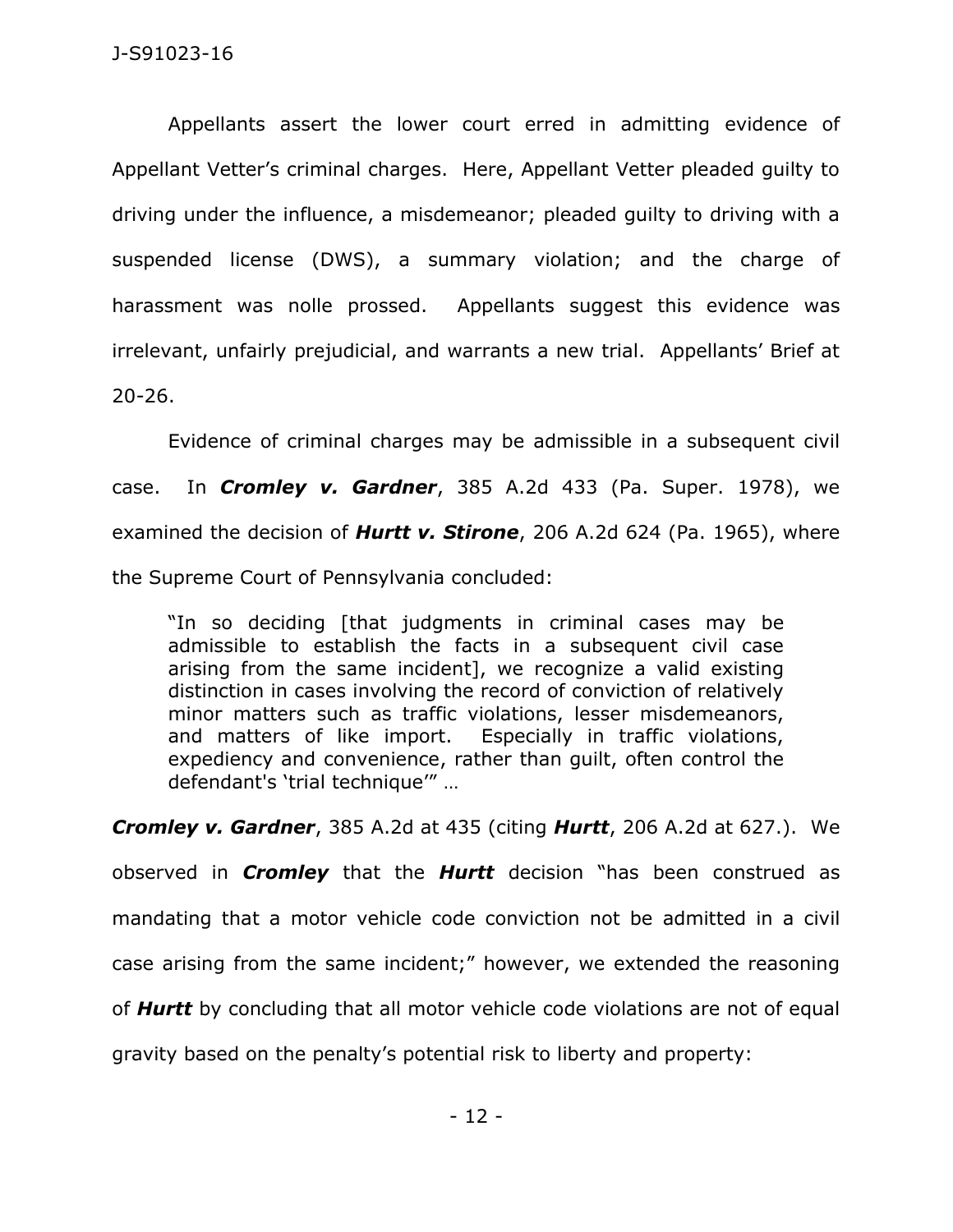The penalties clearly indicate that driving under the influence is not a "minor matter." The potential penalty for driving under the influence contrasts sharply with the fine of ten dollars and costs levied in *Loughner v. Schmelzer*, 218 A.2d 768 (Pa. 1966) in which [our Supreme Court] disallowed evidence of the summary conviction in a civil action. Certainly a \$500 fine and three year's imprisonment constitute a significant deprivation of property and liberty. It is inconceivable that one would acknowledge guilt of this offense if he believed he was innocent.

\* \* \*

If appellee believed in his innocence and his ability to prove it, he would not likely have made such a plea. **Believing that his guilty plea was clearly indicative of appellee's guilt of driving under the influence, not a summary or minor offense, we find the plea admissible as an admission against interest.**

*Cromley*, 385 A.2d at 435–36 (footnotes omitted) (emphasis supplied); 42

Pa.C.S. § 6142 (providing that evidence of the violation of Title 75 "shall not be admissible" in a subsequent civil matter). Finally, evidence of arrest without conviction is not admissible in a civil case. *Smith v. Leflore*, 437 A.2d 1250 (Pa. Super. 1981) (recognizing that the prejudicial impact of such evidence is apparent).

With these principles in mind, we conclude the following. Based on **Cromley**, the trial court clearly erred in admitting Appellant Vetter's quilty plea to DWS. *See* 75 Pa.C.S. § 1543 (defining DWS as a summary offense). The trial court committed a second legal error in ruling that the harassment arrest would be admissible. *Smith*, 437 A.2d at 1250. As a result of the lower court's ruling, both of these inadmissible pieces of evidence were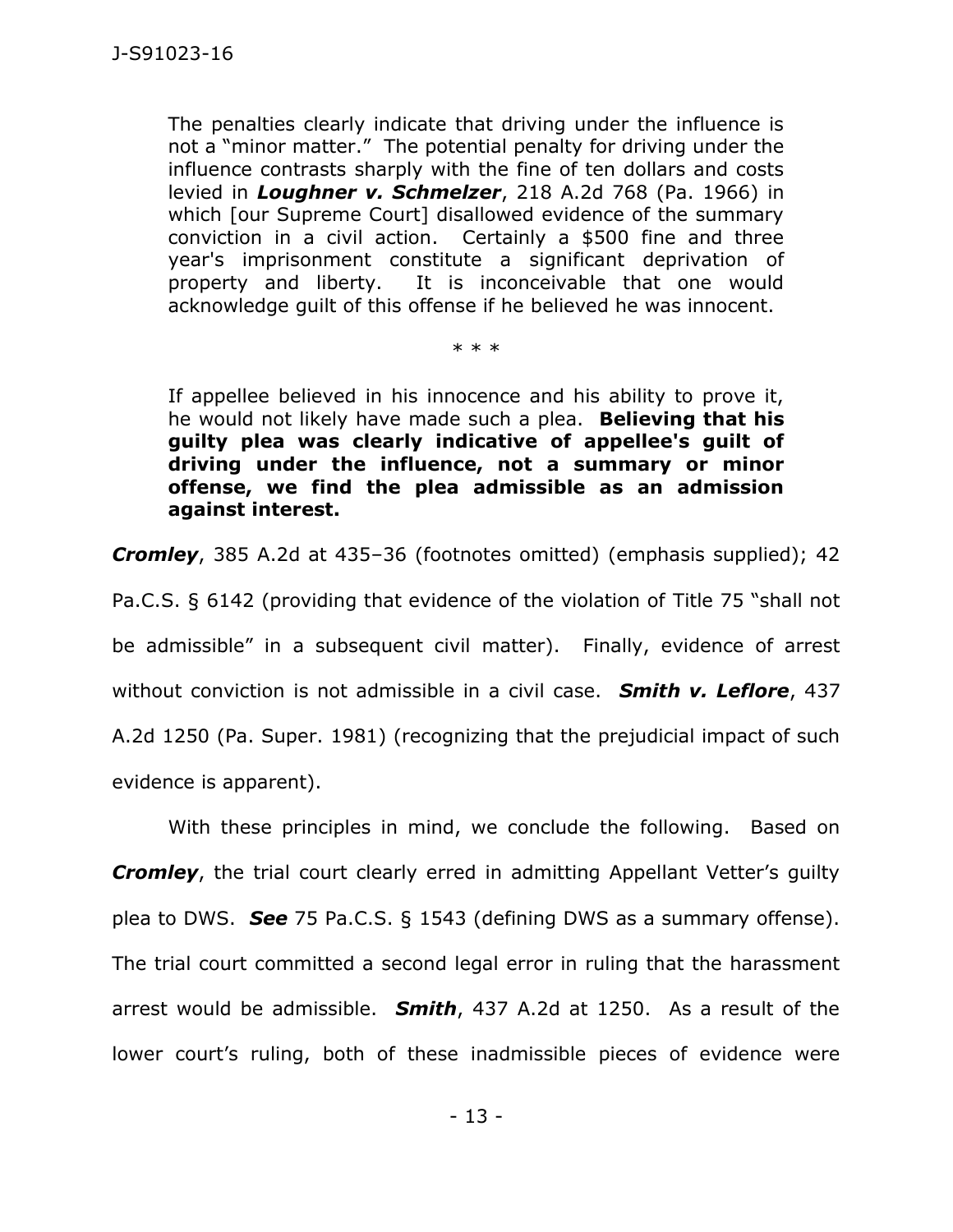presented to the jury. N.T. 12/14-16/2015 at 251-52, 285-88. However, the lower court properly admitted evidence of Appellant's DUI as a statement against interest. *Cromley*, 385 A.2d at 435–36.

In the second part of our analysis of whether it was error for the lower court to deny Appellants' request for a new trial on the basis of the introduction of this inadmissible evidence, we must next determine whether the lower court abused its discretion in its ruling. *Underwood ex rel. Underwood*, 954 A.2d at 1206.

In our view, admission of Appellant Vetter's DWS conviction and his harassment charge constituted reversible error. In *E. Exp., Inc. v. Food Haulers, Inc.*, 285 A.2d 152, 153 (Pa. 1971), a trial court permitted a plaintiff to introduce evidence of defendant's summary violation in a negligence action. *E. Exp., Inc.*, 285 A.2d at 153. On review, the Supreme Court determined that this was in error and of such possible prejudicial effect as to vitiate the trial proceedings. *Id*. According to the Court, permitting a police officer to testify to the defendant's acts in this manner was tantamount to permitting him to offer a "conclusion that was for the jury and within its exclusive prerogative." *Id*. In the instant case, the court's evidentiary ruling was legal error, and as this case required apportioning liability to the parties, we are not persuaded that prejudice did not result from these facts being before the jury. Upon review of the aforementioned, we conclude that the lower court abused its discretion in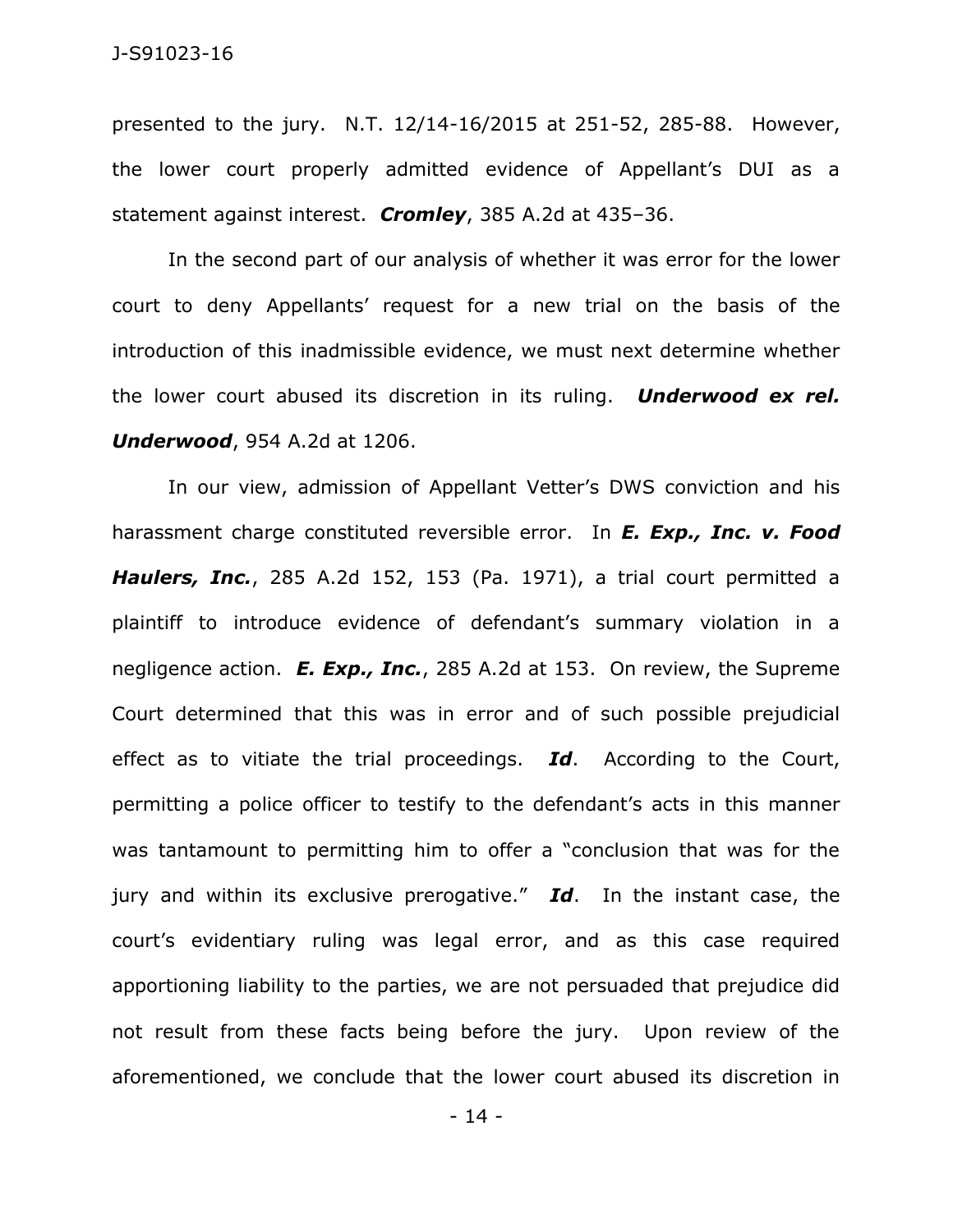failing to apply the law and in not granting a new trial, as a new trial was warranted. Pa.R.C.P. 227.1(a); *E. Exp., Inc.*, 285 A.2d at 153; *Smith*, 437 A.2d at 1250.

Appellants' also argue that the trial court erred in permitting Appellee to introduce irrelevant and unfairly prejudicial evidence of Appellant Vetter's intoxication. Appellant's Brief at 26-32. As part of Appellants' contention, they again take issue with the admission of Appellant Vetter's DUI guilty plea.

In consideration of our holding that a guilty plea to DUI is evidence of guilt and therefore independently admissible in a civil action as an admission against interest, we conclude that the trial court in the instant case properly admitted Appellant Vetter's DUI guilty plea, as it could have considerably elucidated the issue of Appellant Vetter's negligence. *See Cromley*, 385 A.2d at 435-36. However, evidence of Appellant's DUI could also be used to establish Appellant Vetter's intoxication in conjunction with other corroborative evidence.

The following principles guide the admissibility of intoxication in a civil negligence case:

While proof of intoxication is relevant where reckless or careless driving of an automobile is the matter at issue, the mere fact of drinking intoxicating liquor is not admissible, being unfairly prejudicial, unless it reasonably establishes a degree of intoxication which proves unfitness to drive.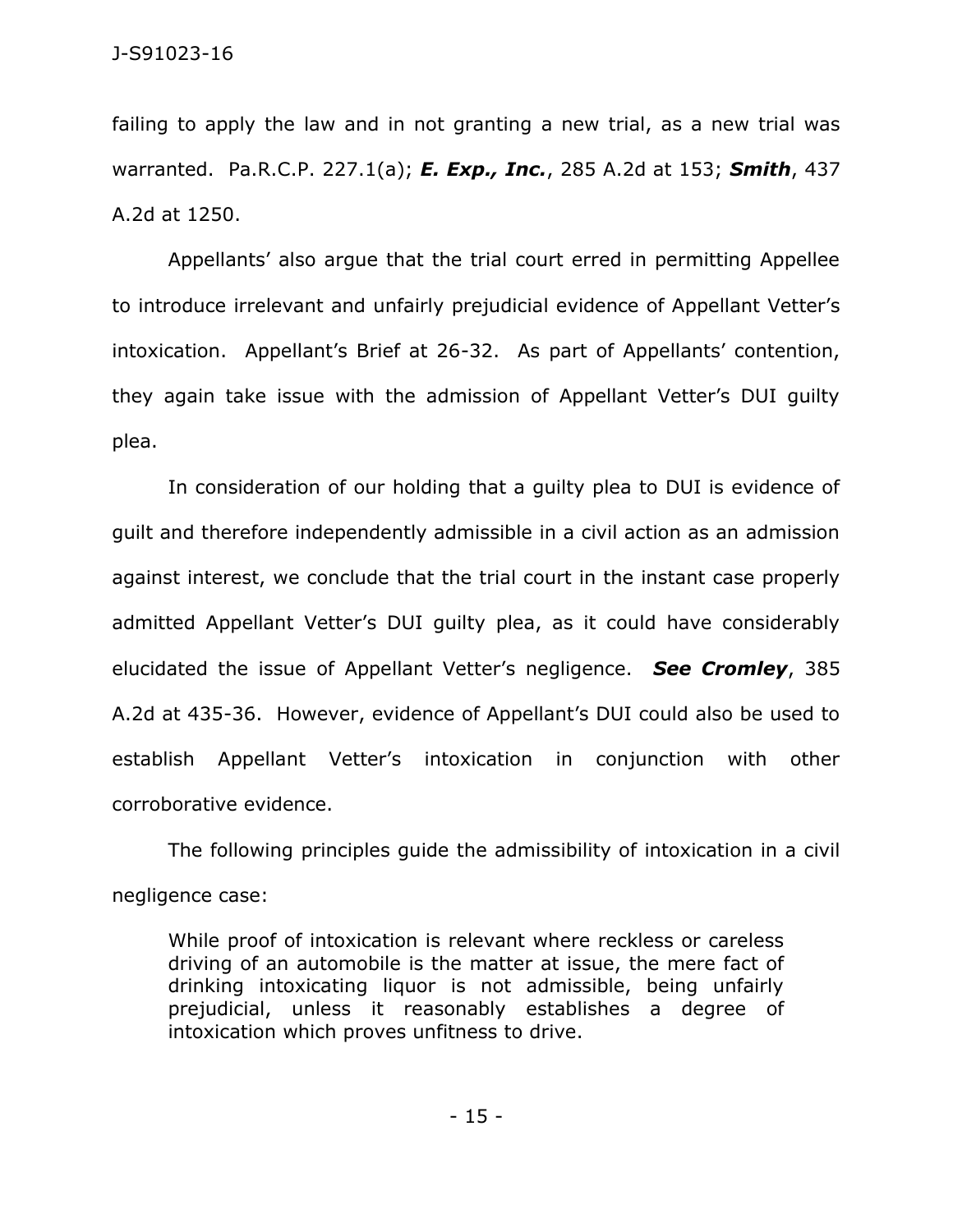**Fisher v. Dye**, 125 A.2d 472, 476 (Pa. 1956). Evidence of blood alcohol level alone may not be admitted for the purpose of proving intoxication; intoxication must be corroborated by independent evidence. *Ackerman v.*  **Delcomico**, 486 A.2d 410, 414 (Pa. Super. 1984). In cases that have admitted blood alcohol tests, the BAC was above the statutorily presumptive level of unfitness to operate a vehicle. *Locke v. Claypool*, 627 A.2d 801, 804-05 (Pa. Super. 1993) (noting criminal presumption of unfitness to drive when driver's BAC in excess of legal limit inapplicable in civil cases). There is no precise type or amount of evidence necessary to establish the requisite degree of intoxication; however, corroborative evidence to establish intoxication can be in the form of lay testimony as to the injured party's conduct just prior to or immediately after the incident, or expert testimony interpreting the significance of the results of blood alcohol tests. *See Braun v. Target Corp.*, 983 A.2d 752, 760 (Pa. Super. 2009), *appeal denied*, 987 A.2d 158 (Pa. 2009); *Gallagher v. Ing*, 532 A.2d 1179, 1182–83 (1987), appeal denied, 548 A.2d 255 (1988).<sup>5</sup> We extended this rule of admissibility

<sup>&</sup>lt;sup>5</sup> In **Ackerman**, for example, this Court found the trial court properly admitted evidence of intoxication to the point of unfitness to walk where (1) plaintiff's girlfriend and roommate stated plaintiff had been drinking beer since late afternoon on day of accident; (2) defendant and medical personnel testified plaintiff strongly smelled of beer; (3) plaintiff's BAC was 0.195 percent; (4) hospital records revealed plaintiff admitted drinking heavily; and (5) plaintiff had slurred speech and low level of alertness following accident). *Ackerman*, 486 A.2d at 414-15; *but see Whyte*, 617 A.2d at *(Footnote Continued Next Page)*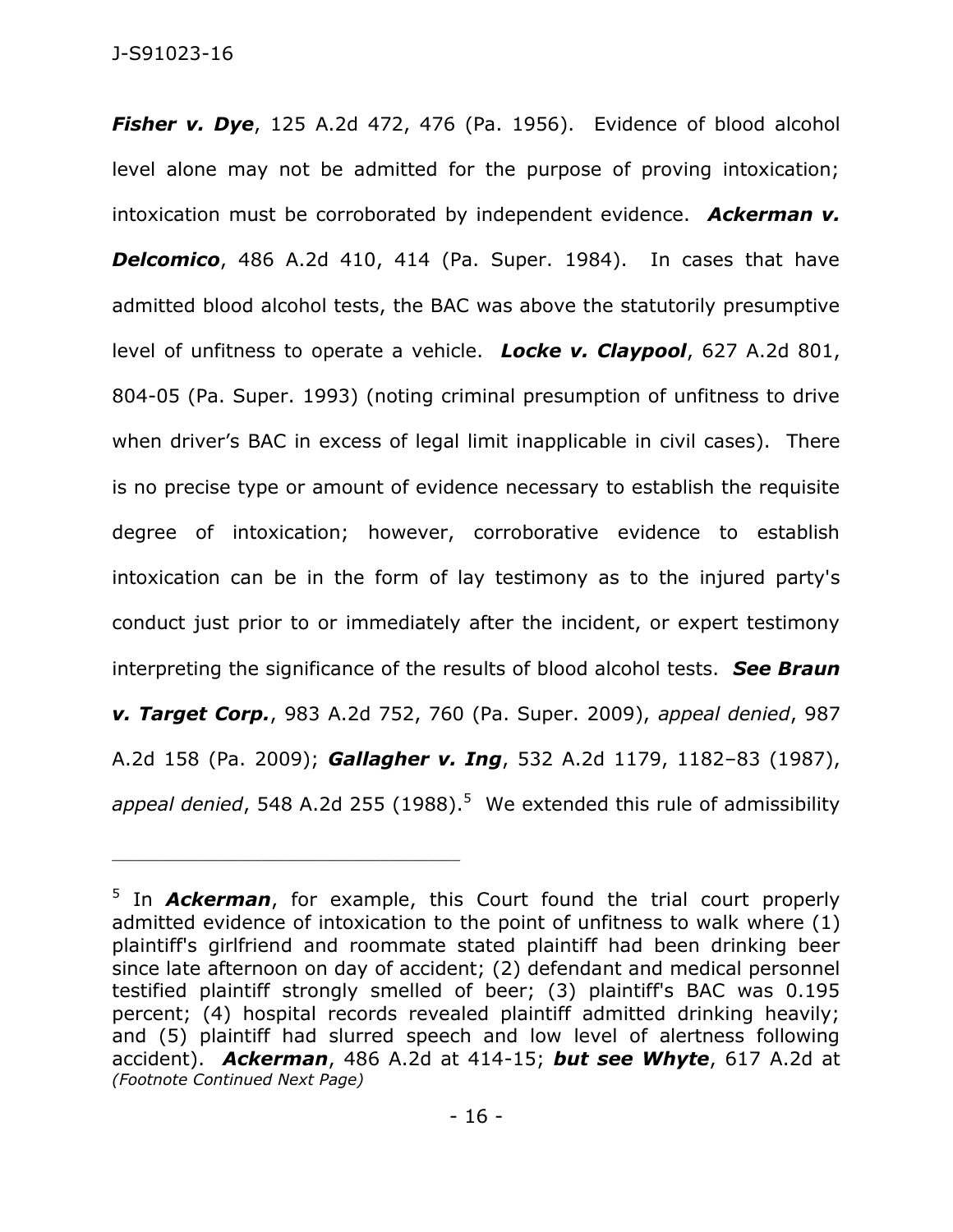to evidence tending to establish intoxication on the part of a pedestrian. *Ackerman*, 486 A.2d at 414; *Kriner v. McDonald*, 302 A.2d 392, 394 (Pa. Super. 1973) (evidence of intoxication is inadmissible unless it proves unfitness to be crossing the street).

The evidence presented to the trial court in the series of pretrial motions showed: Appellant Vetter consumed approximately three to four cups of beer prior to driving. Jones Deposition, 1/6/2015, at 26-27; Vetter Deposition 1/6/2015, at 35-36. Appellant Jones described Appellant Vetter's behavior in getting angry and exiting the car as "very out of character." *Id*. at 31-32. Appellee stated that Appellant Vetter "did not look right and something was wrong with him" as he approached Appellee's car. Miller Deposition, 10/20/2014, at 114-115. In police documentation of the incident, five EMTs noted the smell of alcohol coming from Appellant Vetter. **See** Memorandum of Law (filed in opposition to motion in limine), 12/7/2015, Exhibit F. Four of the EMTs also noted that Appellant was combative. *Id*. Appellant Vetter subsequently pleaded guilty to DUI for a BAC of 0.9. Vetter Deposition, 1/6/2015, at 57.

*(Footnote Continued)* \_\_\_\_\_\_\_\_\_\_\_\_\_\_\_\_\_\_\_\_\_\_\_

<sup>382-3 (</sup>holding pedestrian with blood alcohol content of .144% determined after treating physician smelled alcohol on his breath insufficient to establish intoxication absent more).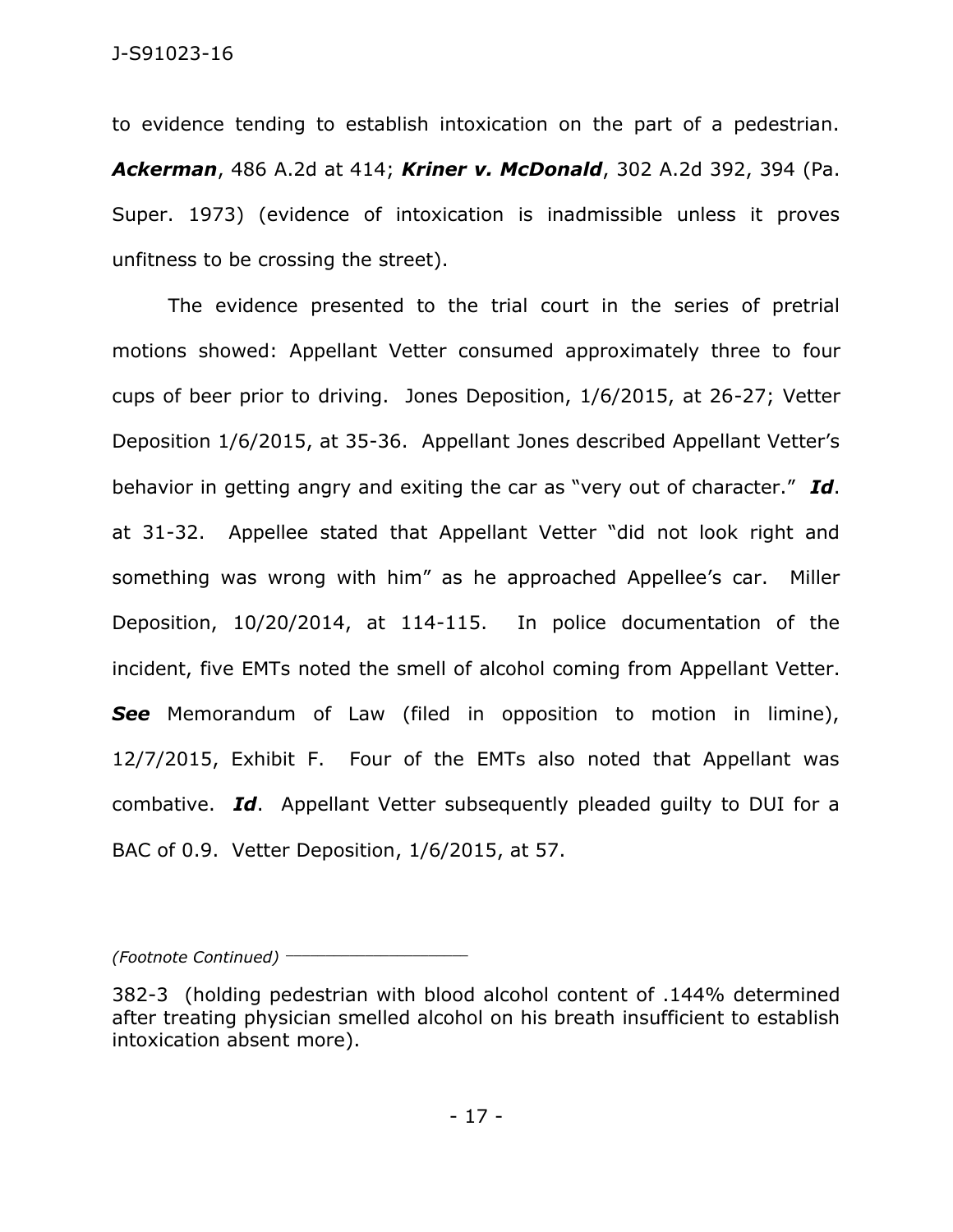In the instant case, Appellant Vetter's intoxication was relevant, as recklessness and carelessness was at issue. Appellant's guilty plea to DUI was independently admissible and established that he had a BAC in excess of the legal limit while operating a car. The evidence of Appellant Vetter's (1) drinking intoxicants, (2) behavior immediately prior to the incident, (3) odor of alcohol noted by five EMTs and (4) combative behavior directly after the accident, taken in totality with Appellant's BAC, could reasonably support a conclusion that Appellant Vetter was intoxicated to the point of unfitness to walk. *See Ackerman*, 486 A.2d at 413; *Reedy v. Brown*, 150 A.2d 707, 708 (Pa. 1959) ("The requirement is met if it can be factually concluded, from all the evidence as to drinking intoxicants and intoxication, that unfitness to [walk] is established to the satisfaction of the jury."). As such, the value of the intoxication evidence, viewed together, was more probative than prejudicial and could elucidate for the jury whether Appellant Vetter was intoxicated to a degree that might relieve Appellee of liability due to Appellant Vetter's contributory negligence. *Fisher*, 125 A.2d at 476. Thus, we find the trial court's admission of Appellant Vetter's DUI and intoxication proper, and similarly conclude that the trial court's decision to deny Appellants' post-trial relief for admission of same proper.

In conclusion, the trial court's order granting partial summary judgment of Appellant Jones' negligent infliction of emotional distress claim is affirmed, as Appellant Jones failed to demonstrate that she suffered

- 18 -